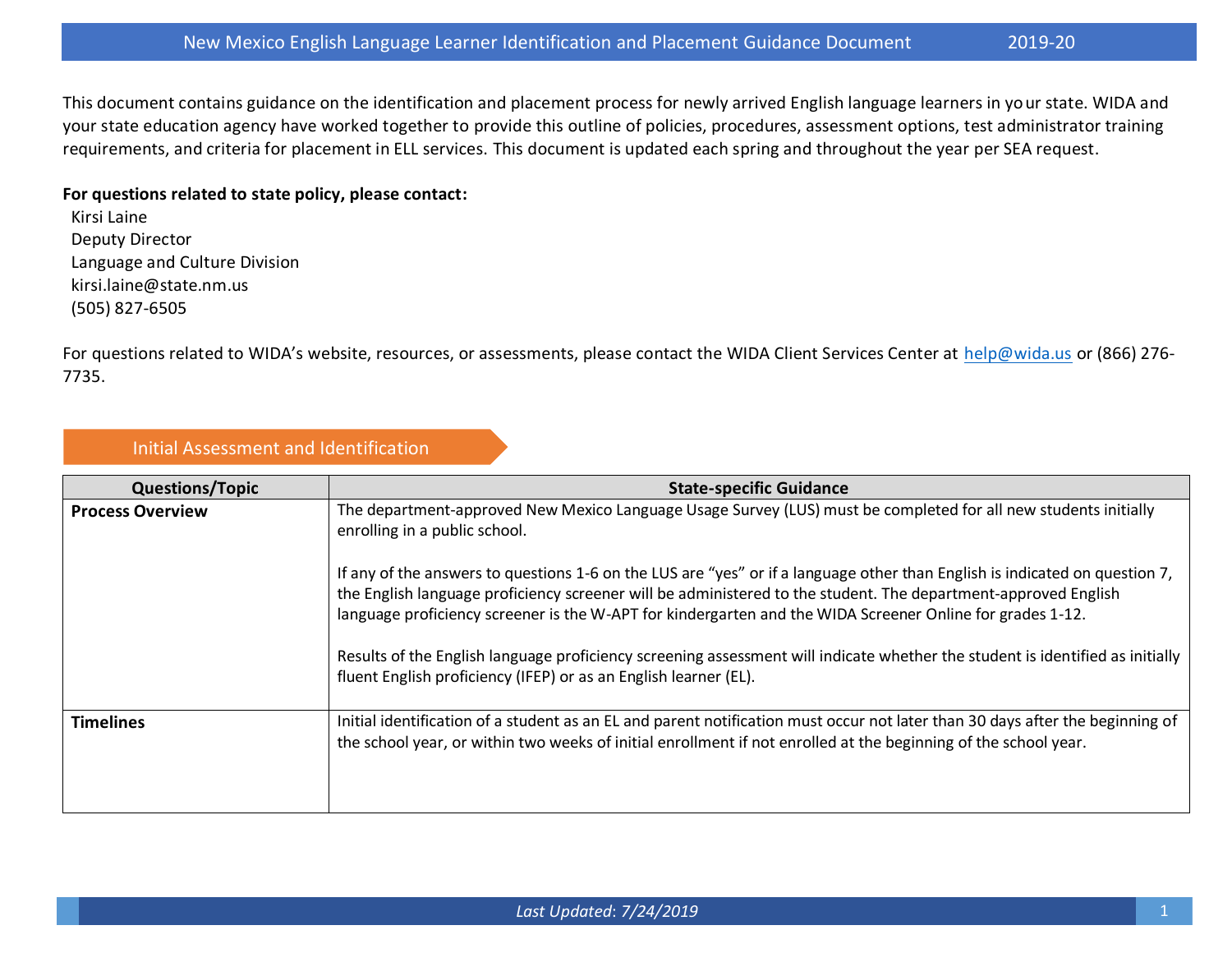| <b>Initial Assessment and Identification</b> |                                                                                                                                                                                                                                                                                                                                                                                                                                                                                                                              |
|----------------------------------------------|------------------------------------------------------------------------------------------------------------------------------------------------------------------------------------------------------------------------------------------------------------------------------------------------------------------------------------------------------------------------------------------------------------------------------------------------------------------------------------------------------------------------------|
| <b>Language Usage Survey</b>                 | Parents must complete the department-approved New Mexico Language Usage Survey (LUS) upon initial enrollment in<br>public school. The LUS is completed one time and must be kept in the student's cumulative file, to be transferred as part<br>of the student's records to another district, if necessary.<br>If any of the answers to questions 1-6 on the LUS are "yes" or if a language other than English is indicated on question 7,<br>the English language proficiency screener will be administered to the student. |
| <b>State Approved Assessments</b>            | Kindergarten: Kindergarten W-APT<br>Grades 1-12: WIDA Screener Online<br>*WIDA Screener Paper is administered to students whose IEP or 504 Plan requires it.                                                                                                                                                                                                                                                                                                                                                                 |
| <b>Paper Based Screener Costs</b>            | Districts may use WIDA Screener Paper for students who require a paper based form due to IEP or 504 Plan<br>requirements.<br>Districts will pay for WIDA Screener Paper purchases. New Mexico PED recommends districts purchase a kit in case it is<br>needed.<br>For more information on purchasing WIDA Screener Paper, go to the WIDA Store.                                                                                                                                                                              |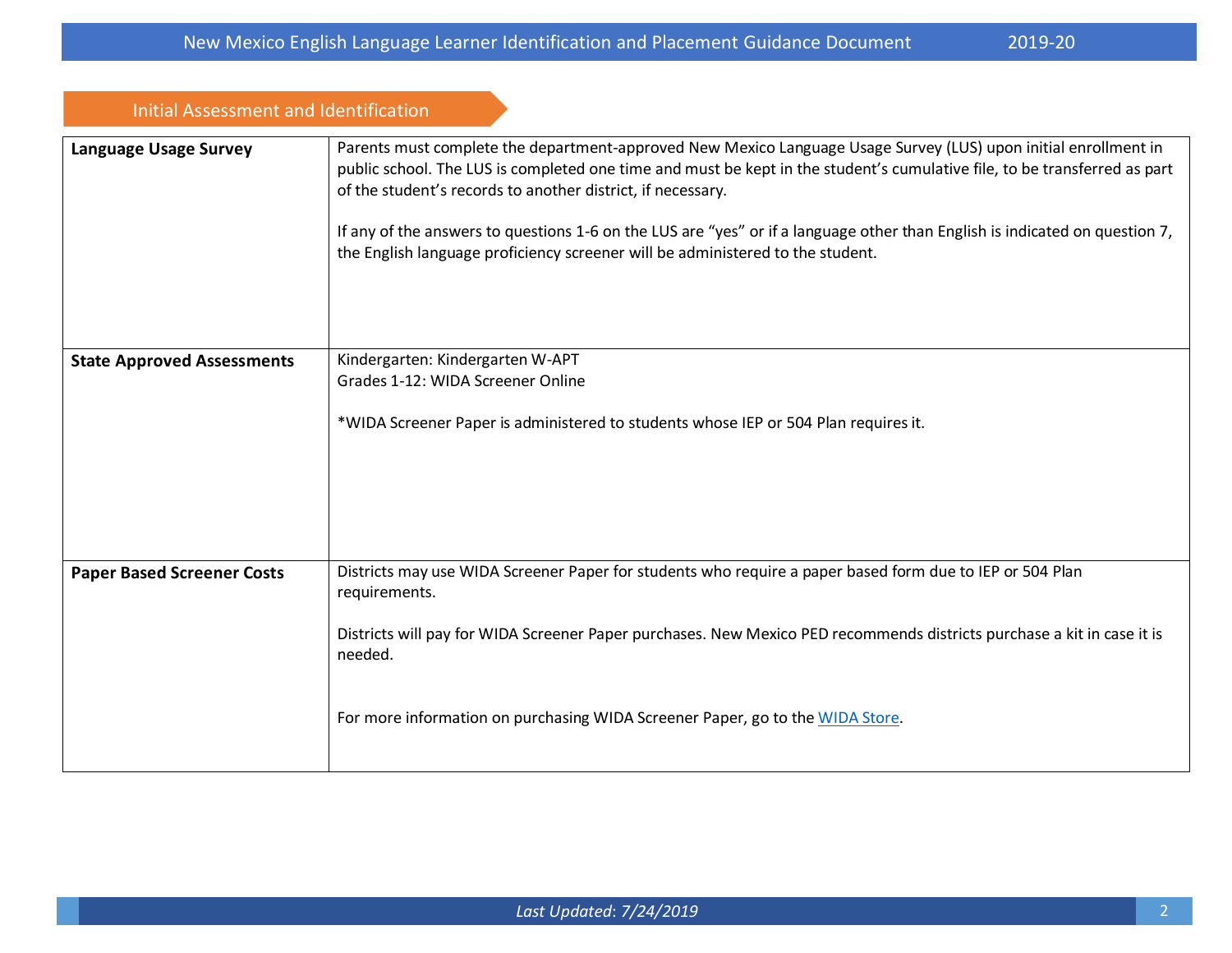| Initial Assessment and Identification                  |                                                                                                                                                                                                                                                                                                                                                                  |  |
|--------------------------------------------------------|------------------------------------------------------------------------------------------------------------------------------------------------------------------------------------------------------------------------------------------------------------------------------------------------------------------------------------------------------------------|--|
| <b>Identification/Placement</b><br><b>Criteria</b>     | <b>Identification Criteria:</b>                                                                                                                                                                                                                                                                                                                                  |  |
|                                                        | Kindergarten W-APT scores                                                                                                                                                                                                                                                                                                                                        |  |
|                                                        | Students are identified as EL with a score of 26 or lower in Listening & Speaking $(1^{st}$ Semester)<br>Students are identified as EL with scores of (2 <sup>nd</sup> Semester):                                                                                                                                                                                |  |
|                                                        | 26 or lower in Listening & Speaking                                                                                                                                                                                                                                                                                                                              |  |
|                                                        | 13 or lower in Reading                                                                                                                                                                                                                                                                                                                                           |  |
|                                                        | 16 or lower in Writing                                                                                                                                                                                                                                                                                                                                           |  |
|                                                        | <b>Grades 1-12 WIDA Screener scores</b>                                                                                                                                                                                                                                                                                                                          |  |
|                                                        | Students are identified as EL with a Composite (Overall) score of 4.5 or lower.                                                                                                                                                                                                                                                                                  |  |
|                                                        | <b>Exit Criteria:</b>                                                                                                                                                                                                                                                                                                                                            |  |
|                                                        | Overall Composite PL ≥ 5.0 on ACCESS for ELLs                                                                                                                                                                                                                                                                                                                    |  |
|                                                        | Overall Composite PL ≥ P1 on Alternate ACCESS for ELLs                                                                                                                                                                                                                                                                                                           |  |
| <b>Other Useful Resources or</b><br><b>Information</b> | The completed LUS form and W-APT or WIDA Screener results must be included in the student's cumulative file and must<br>transfer as part of student records.                                                                                                                                                                                                     |  |
|                                                        | If a student transfers from another school, the receiving school/district must contact the sending school/district to<br>request that the student's original LUS and W-APT or WIDA Screener results be sent to the receiving school/district.<br>Further guidance on transfer students can be found on pages 31-32 of the LUS Guidance Handbook FAQ Question 21. |  |
|                                                        | For more information, please see the LUS Process Map, LUS Form, and Serving English Learners Technical Assistance<br>Manual.                                                                                                                                                                                                                                     |  |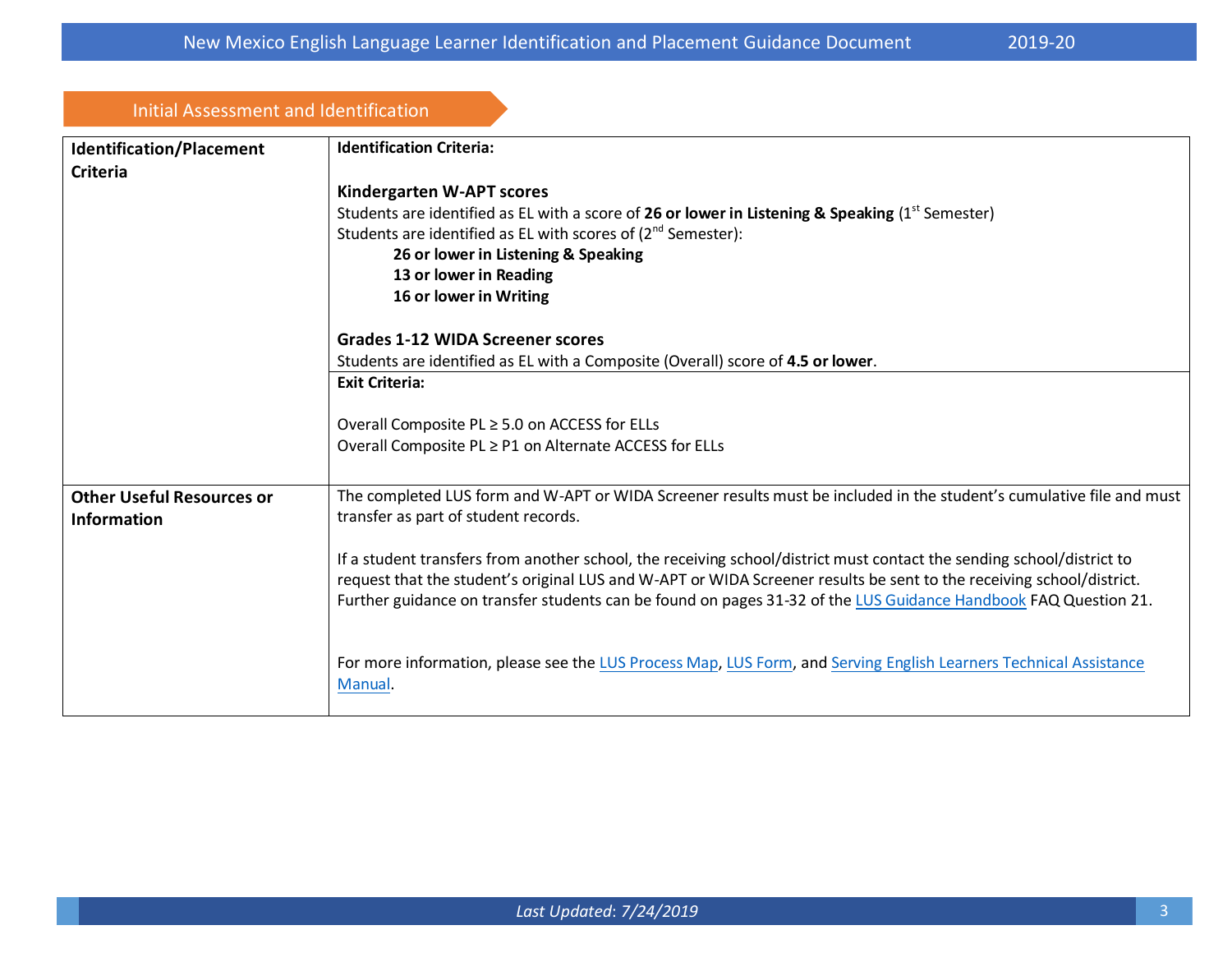## Test Administrator Training and Certification

| <b>Question/Topic</b>                                     | <b>State-specific Guidance</b>                                                                                                                                                                                                                                                                                                                                                                                                                                                                                                                                                               |
|-----------------------------------------------------------|----------------------------------------------------------------------------------------------------------------------------------------------------------------------------------------------------------------------------------------------------------------------------------------------------------------------------------------------------------------------------------------------------------------------------------------------------------------------------------------------------------------------------------------------------------------------------------------------|
| <b>Test Administrator</b><br><b>Qualifications</b>        | Only licensed school instructors, counselors, student success advisors, administrators, or instructional support providers<br>can be test administrators (TAs) for the WIDA Screener or the W-APT.                                                                                                                                                                                                                                                                                                                                                                                           |
| <b>Test Administrator Training</b><br><b>Requirements</b> | TAs must re-certify each school year to administer the tests. New Mexico defines the school year as July 1-June 30. To be<br>certified, TAs must complete the required certification quizzes with passing scores of 80% or higher. Certifications must be<br>kept on file by the district test coordinator (DTC) for five years.                                                                                                                                                                                                                                                             |
|                                                           | To be certified to score the WIDA Screener, TAs must score 80% or higher on:<br>Speaking Quiz Grades 1-5<br>Speaking Quiz Grades 6-12<br><b>Screener Writing Quiz Grades 1-5</b><br><b>Screener Writing Quiz Grades 6-12</b><br>TAs must be certified for the grade levels they will be administering to. All training and certification quizzes are located on<br>the WIDA Secure Portal.<br>Kindergarten W-APT: To be certified to administer Kindergarten W-APT, TAs must review all applicable test administration<br>materials and other resources as well as view applicable webinars. |
| <b>Website Permissions</b>                                | <b>WIDA Secure Portal (portal.wida.us)</b><br>W-APT and WIDA Screener: Contact District Test Coordinator for permissions.                                                                                                                                                                                                                                                                                                                                                                                                                                                                    |
|                                                           | <b>WIDA AMS (DRC) (wida-ams.us)</b><br>Educator Scoring for WIDA Screener: The local scorer must meet the requirements of a Test Administrator (TA) and<br>complete the speaking and writing scoring certifications. TAs contact their District Test Coordinator for permissions.                                                                                                                                                                                                                                                                                                            |